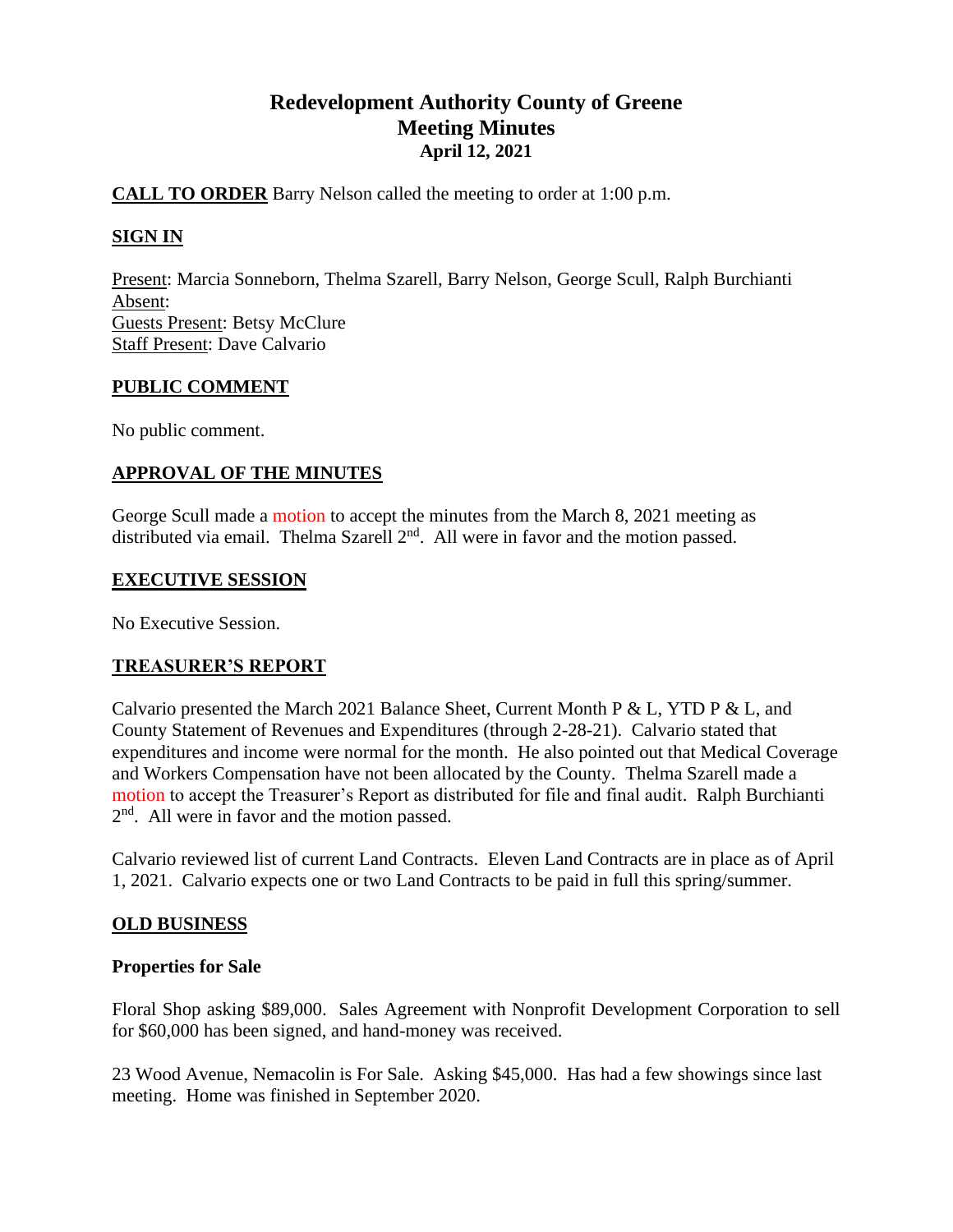323 5th Ave, Crucible is For Sale. Asking \$81,500. Some interest.

324 5<sup>th</sup> Ave, Crucible is For Sale. Asking \$83,900. Signed Sales Agreement with Don and Joyce Davis, and hand-money was received.

### **Land Bank Law**

SB 667 Land Bank law. Commissioners are in favor of forming Land Bank. Gene Grimm, County Solicitor, will work on in early 2021.

### **Delinquent Taxes on Properties Purchased at 2020 Judicial Sale**

Delinquent school tax notices received from Jefferson Morgan School District and Cumberland Township on properties purchased at June 2020 Judicial Sale. Letters sent to both entities asking for delinquent taxes to be exonerated. Letter received from Jefferson Morgan School District stating that 2020 school taxes have been exonerated on properties in question.

#### **Update on Land Contracts Due/Past Due**

1880 Jefferson Rd, Rices Landing. Has been under a Land Contract since February 2016. Payment is \$350 per month, which includes principal, 5% interest, taxes, and insurance. Principal due is approximately \$37,000. Person is employed and current on payments. After discussion, Marcia Sonneborn made a motion to restructure Land Contract monthly payment and increase to \$550, but allow Calvario to lower to \$500 for two years. Ralph Burchianti 2<sup>nd</sup>. All were in favor and the motion passed.

### **Clarksville Blighted Homes (Pitt Gas)**

Two homes have been demolished in Pitt Gas in partnership with Jefferson Township. Approximately \$2,600 per structure to demolish. Tom Goughenour, TNT Excavation, tore down the homes.

### **Nineveh Heights**

2018 PHARE grant of \$800,000 received to build homes in Nineveh. After evaluating, project is not doable due to cost per lot. Jeff Marshall and Dave Calvario have had conversations with CNX regarding land they might consider donating for a development. Land in Jefferson Township, Cumberland Township, and Rices Landing Borough reviewed. Thelma Szarell, George Scull, and Calvario visited each site. After discussion, the parcel in Jefferson Township was deemed most suitable, and George Scull made a motion for Calvario to find out from CNX if the parcel has been mined under and/or are there any plans to mine under it, to visit the site with Chief Sewage Officer Tim Neil to determine if an on-lot community system could be installed, and to work with Harshman Engineering to determine cost to install infrastructure at a cost not to exceed \$15,000 with Harshman. Ralph Burchianti 2<sup>nd</sup>. All were in favor and the motion passed.

#### **29 Wood Street, Nemacolin (Homework House w Carmichaels School District)**

Home is finished. Retaining wall rebuilt by Township. Colin Fitch drafted lease agreement covering areas discussed at last Board meeting and sent to Business Officer, Julie Keener, at Carmichaels Area School District for review.

#### **Blight Survey of Nemacolin and Crucible**

Data collection is completed. Summary is being written, in addition to color coded layers being placed over each home through GIS depending on level of blight.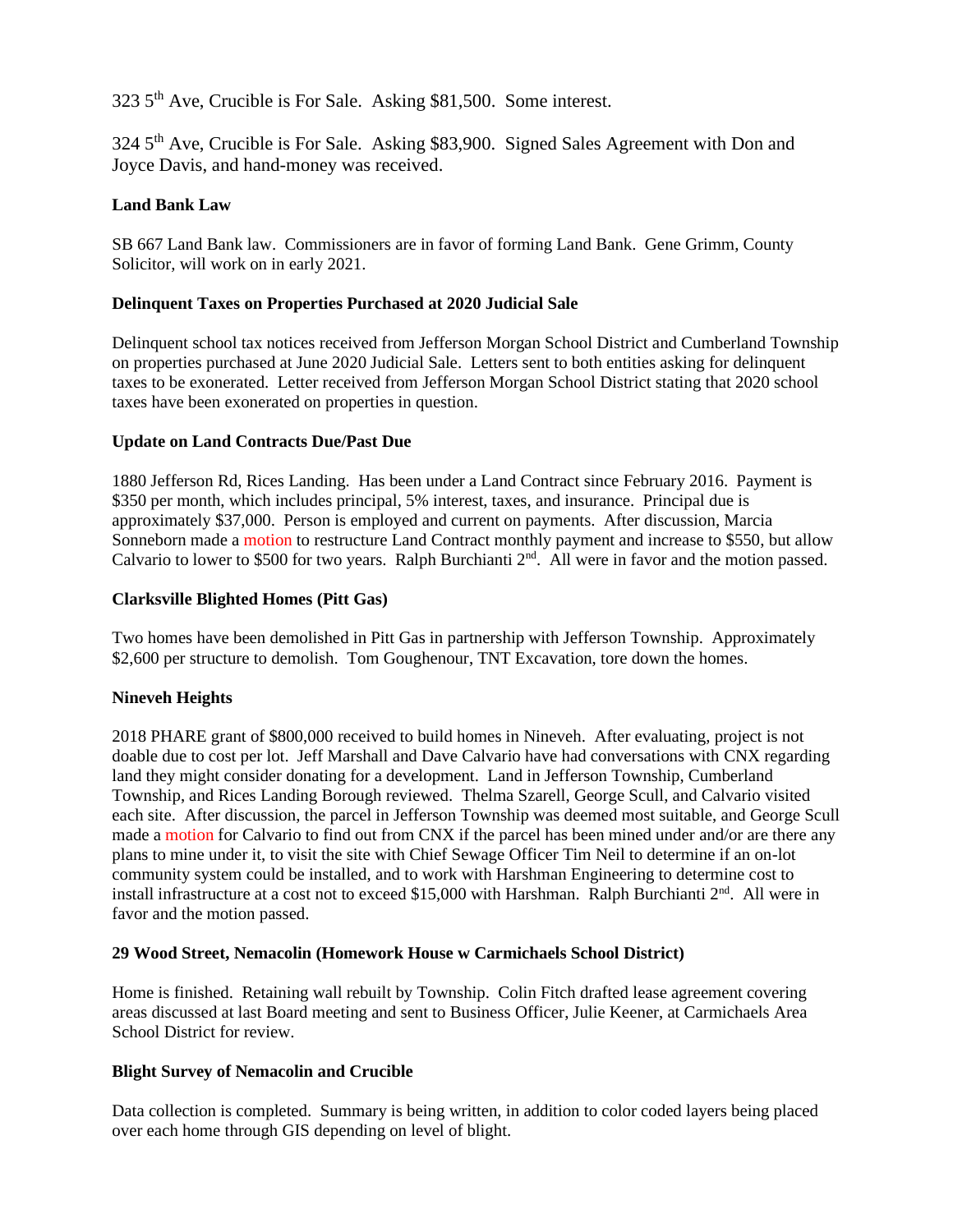#### **Tax Assessment Appeals**

Appeals on 40 Wood and 46 School will be heard April 27, 2021 at 9:00 and 9:15 a.m. Colin Fitch submitted brief and will participate in hearings. Board members are encouraged to attend.

### **Old Rogersville School Development**

Two modular homes were ordered. Do not expect delivery until September or October. Homes will be placed on Superior Walls over a crawl space. An oversized 1-car garage will be built for each home.

### **March 9, 2021 Judicial Sale**

Purchased vacant lot in Crucible for \$1,348.73. Lot is contiguous to property owned by RACG.

### **141 North St, Rices Landing**

This is the next home to be rehabbed by RACG. Columbia Gas is utility in this area. Main gas line is 200' short of house and must be extended. Cost for Columbia to extend is \$5,412. Calvario spoke with Columbia and they will not move off of the amount to extend the line. After discussion, Marcia Sonneborn made a motion to pay the amount to extend the main gas line. Ralph Burchianti  $2<sup>nd</sup>$ . All were in favor and the motion passed.

### **Review of Homes in Rehab Inventory**

- 1. 401 N. Market, Carmichaels. Currently working on.
- 2. 141 North St, Rices Landing. Next home to be rehabbed. DCED blight remediation grant application submitted. This is a reimbursable grant.
- 3. 114 Bliss Ave, Nemacolin. Hughes Construction should complete in one month.
- 4.  $263\,4^{\text{th}}$  Ave, Crucible. Threshold Housing should complete in 3-4 months.
- 5. 64 Diaz and 17 Wood, Nemacolin. Will do internally. DCED blight remediation grant application submitted.
- 6.  $124 \text{ } 2^{\text{nd}}$  St, Clarksville (Pitt Gas). DCED blight remediation grant application submitted.

### **Rental Property, 363 Nazer St, Waynesburg**

Tenants were evicted and moved out. Home has been emptied out and is getting treated by exterminator. Calvario estimates home will need \$15,000 in repairs to bring up to RACG standards. Will discuss at next Board meeting what to do with home.

#### **NEW BUSINESS**

- 1. Reviewed counter offer from David and Susan DeBolt on 401 N. Market St, Carmichaels. At March 8, 2021 meeting, Board set asking price at \$109,900. Counter offer from DeBolt's was for \$95,000. After discussion, George Scull made a motion to counter the DeBolt offer at \$99,900. Thelma Szarell  $2<sup>nd</sup>$ . All were in favor and the motion passed.
- 2. Reviewed LIPCs expiring in 2021: 333 Steele Hill Rd, extended, expired 2-1-21. 133 Bowlby St, extended, gave information on payoff to family. 54 1<sup>st</sup> Ave, extended, gave information on payoff to family. 63-64 C St, family is going through a job change. All LIPCs are current on payments.
- 3. Demolition projects are ready to proceed once we hear about DCED Blight Remediation grant: three homes in Crucible, two homes in Nemacolin. Grant is reimbursable and cannot start until notified of grant.